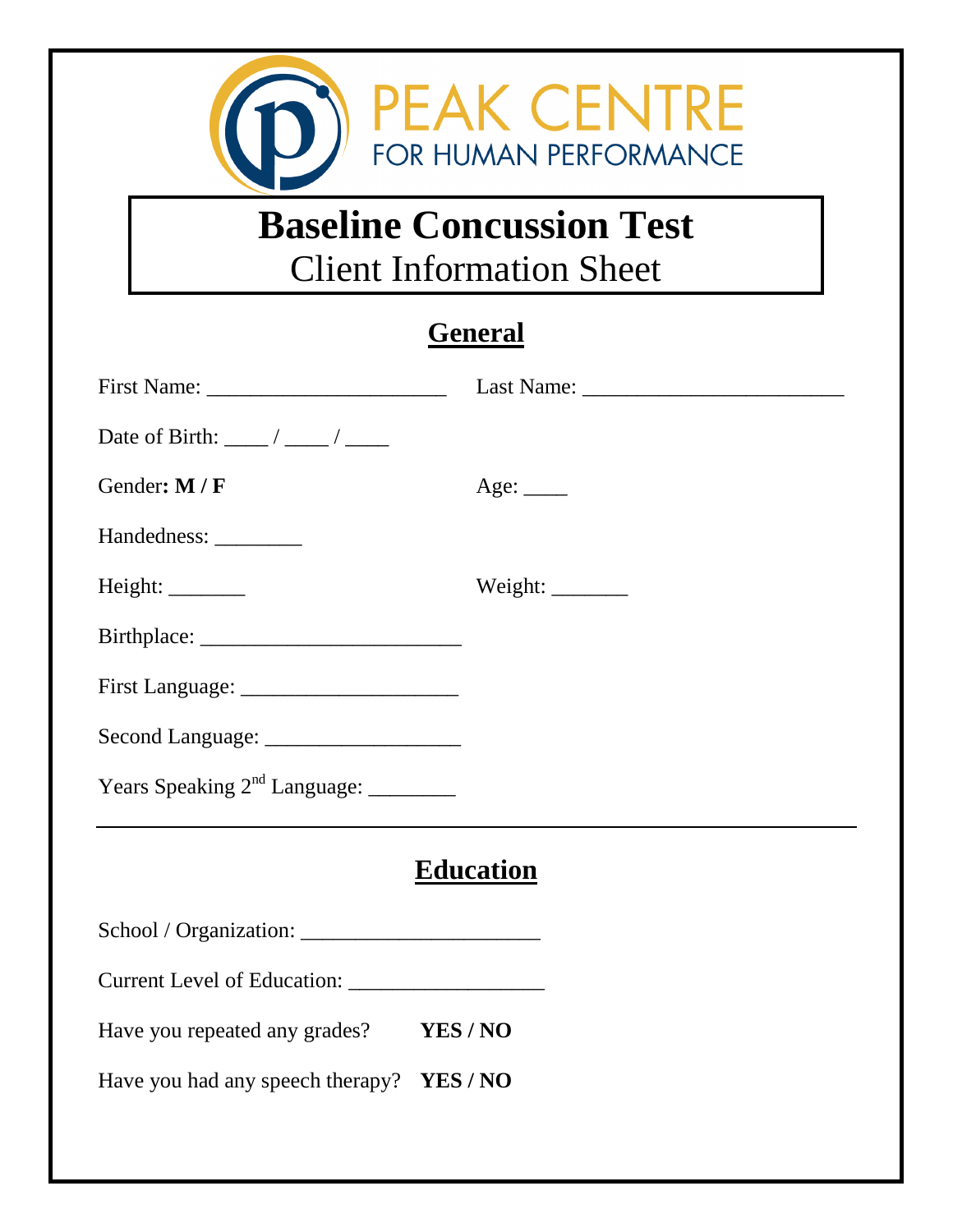| PEAK CENTRE<br>Have you attended any special education classes?<br>YES/NO |  |  |  |
|---------------------------------------------------------------------------|--|--|--|
| Do you have a documented learning disability? YES / NO                    |  |  |  |
| <b>Sport</b>                                                              |  |  |  |
|                                                                           |  |  |  |
|                                                                           |  |  |  |
|                                                                           |  |  |  |
|                                                                           |  |  |  |
| <b>Medical</b>                                                            |  |  |  |
| Have you received treatment for the following:                            |  |  |  |
| Migraines: YES / NO                                                       |  |  |  |
| Epilepsy/Seizures: YES / NO                                               |  |  |  |
| Brain surgery: YES / NO                                                   |  |  |  |
| Meningitis: YES / NO                                                      |  |  |  |

Substance/Alcohol Abuse: **YES / NO**

Psychiatric Condition (depression, anxiety): **YES / NO**

Have you ever been diagnosed with:

ADD/ADHD: **YES / NO** Dyslexia: **YES / NO** Autism: **YES / NO**